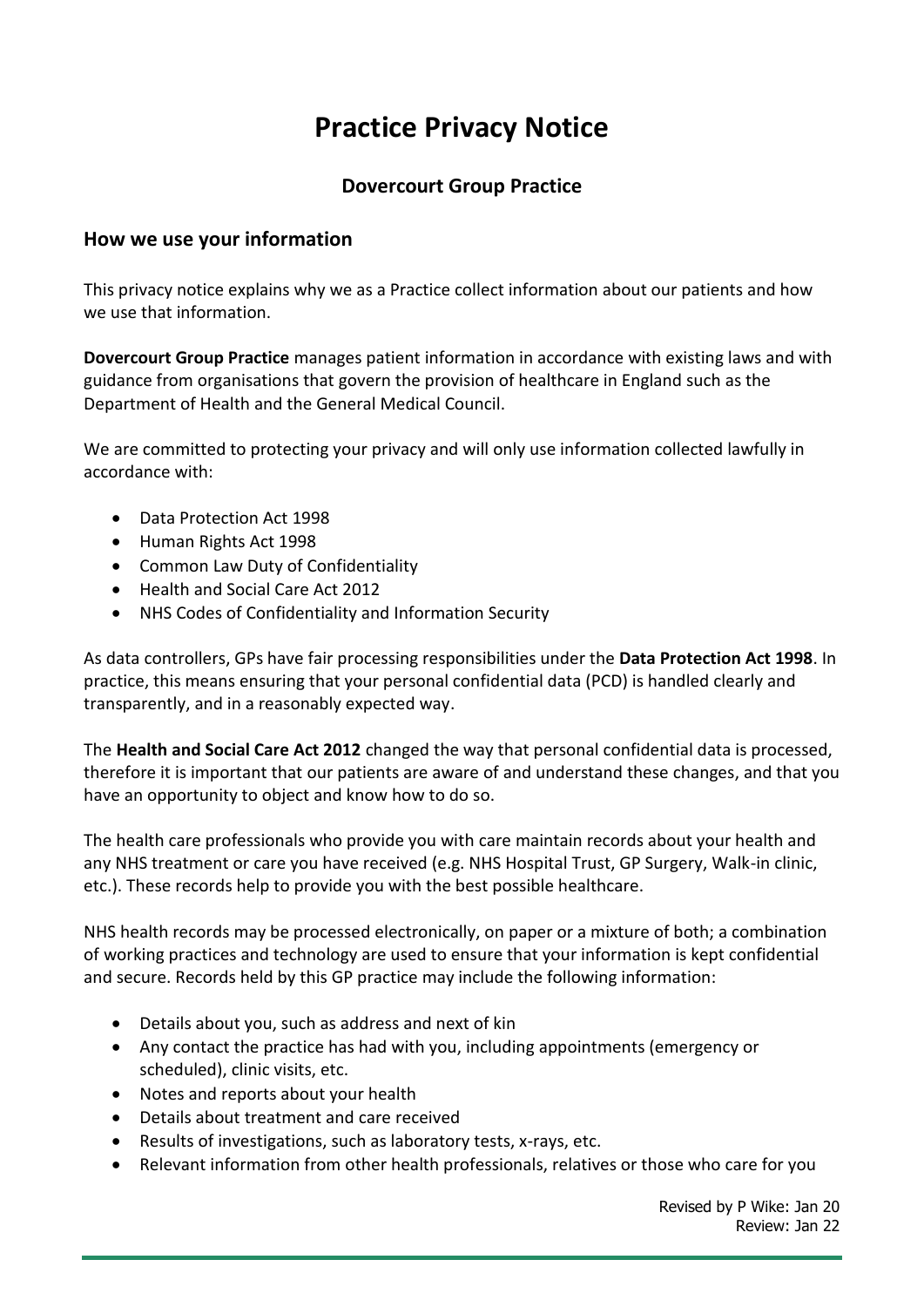The practice collects and holds data for the sole purpose of providing healthcare services to our patients and we will ensure that the information is kept confidential. However, we can disclose personal information if:

- a) It is required by law
- b) You provide consent either implicitly or for the sake of their own care, or explicitly for other purposes
- c) It is justified to be in the public interest

Some of this information will be held centrally and used for statistical purposes. Where we hold data centrally, we take strict and secure measures to ensure that individual patients cannot be identified.

Information may be used for **clinical audit** purposes to monitor the quality of service provided, and may be held centrally and used for statistical purposes. Where we do this we ensure that patient records cannot be identified.

Sometimes your information may be requested to be used for **clinical research** purposes – the practice will always endeavour to gain your consent before releasing the information.

Improvements in information technology are also making it possible for us to share data with other healthcare providers with the objective of providing you with better care.

Patients can choose to withdraw their consent to their data being used in this way. When the practice is about to participate in any new data-sharing scheme we will make patients aware by displaying prominent notices in the surgery and on our website at least four weeks before the scheme is due to start. We will also explain clearly what you have to do to 'opt-out' of each new scheme.

A patient can object to their personal information being shared with other health care providers but if this limits the treatment that you can receive then the doctor will explain this to you at the time.

#### **Mobile Telephone**

If you provide us with your mobile phone number we may use this to send you reminders about any appointments or other health screening information being carried out.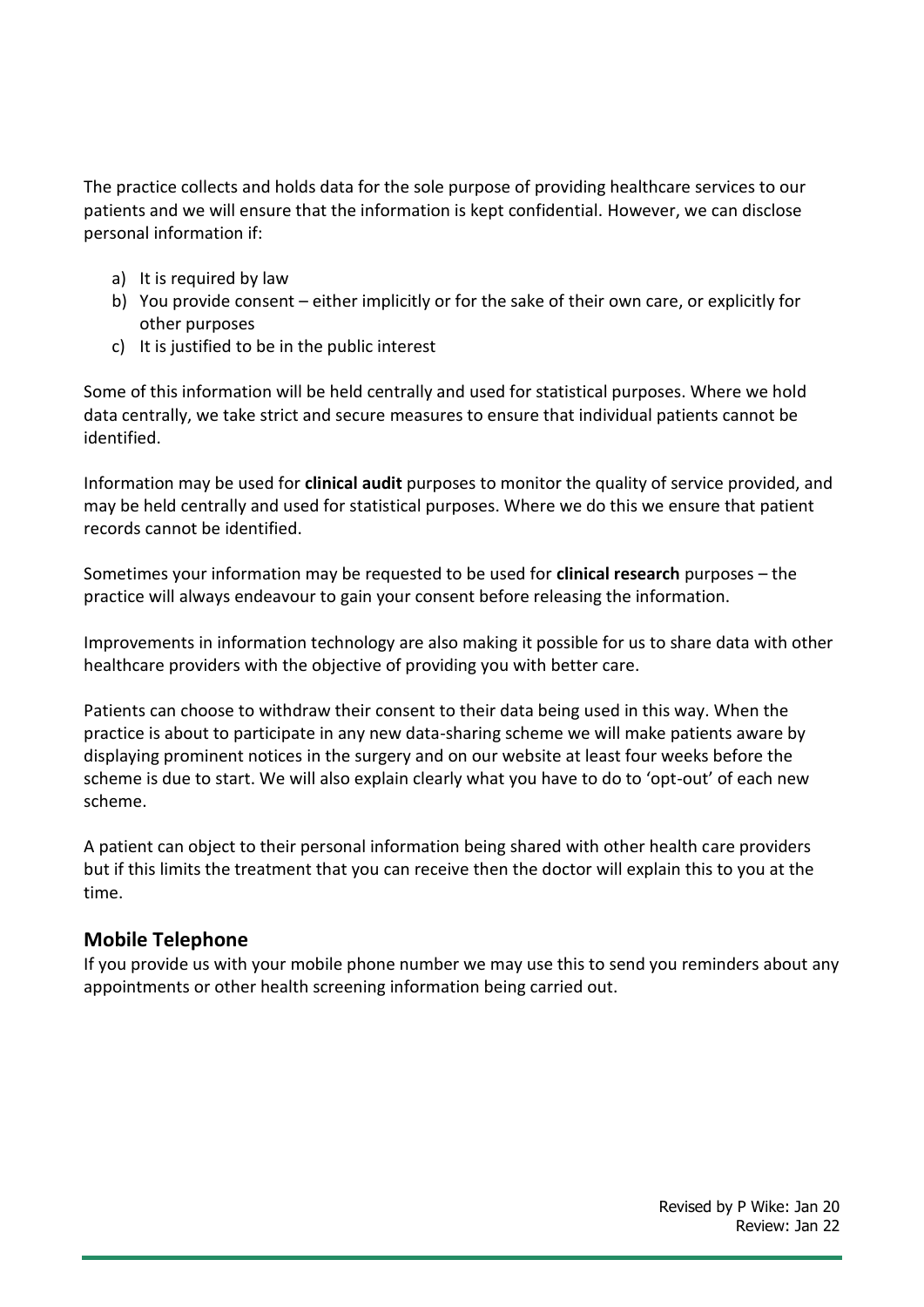## **Risk Stratification**

Risk stratification is a process for identifying and managing patients who are at high risk of requiring emergency or urgent care. Typically this is because patients have a long term condition such as COPD, cancer or other medical condition at risk of sudden worsening. NHS England (the national Commissioning Board) encourages GPs to use risk stratification tools as part of their local strategies for supporting patients with long-term conditions and to provide care plans and planned care with the aim to prevent avoidable admissions or other emergency care.

Information about you is collected from a number of sources including NHS Trusts and from this GP practice. A risk score is then arrived at through an analysis of your de-identified information using software provided by **Sheffield CCG** as the data processor and is provided back in an identifiable form to your GP or member of your care team as data controller.

Risk stratification enables your GP to focus on preventing ill health and not just the treatment of sickness. If necessary your GP may be able to offer you additional services.

Please note that you have the right to opt out of Risk Stratification.

Should you have any concerns about how your information is managed, or wish to opt out of any data collection at the practice, please contact the practice, or your healthcare professional to discuss how the disclosure of your personal information can be limited.

Patients have the right to change their minds and reverse a previous decision. Please contact the practice, if you change your mind regarding any previous choice.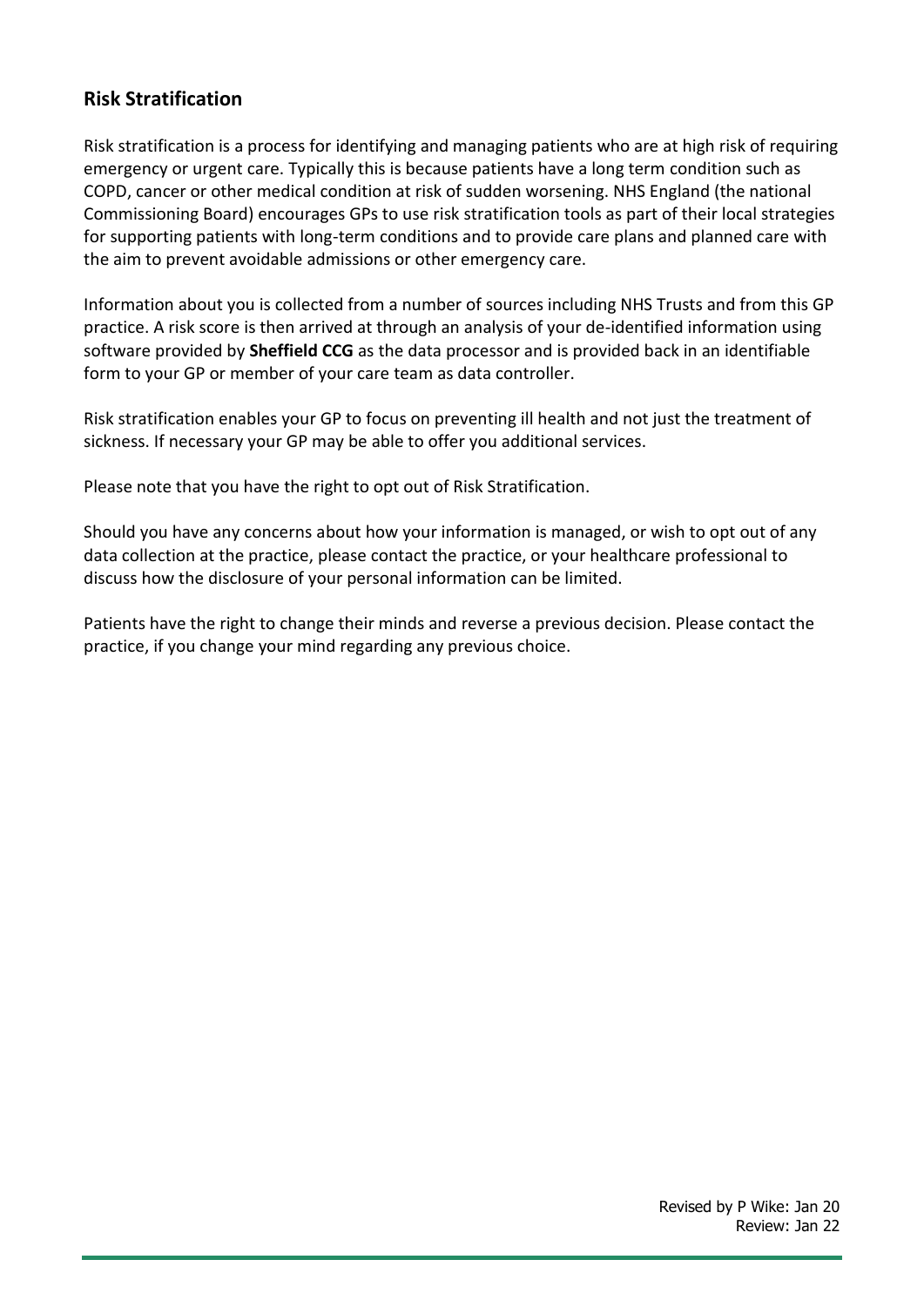### **Invoice Validation**

If you have received treatment within the NHS your personal information may be shared within a strictly monitored, secure and confidential environment in order to determine which Clinical Commissioning Group should pay for the treatment or procedure you have received.

Information such as your name, address and date of treatment may be passed on to enable the billing process - these details are held in a secure environment and kept confidential. This information will only be used to validate invoices, and will not be shared for any further commissioning purposes.

## **How do we maintain the confidentiality of your records?**

We are committed to protecting your privacy and will only use information collected lawfully in accordance with the Data Protection Act 1998 (which is overseen by the Information Commissioner's Office), Human Rights Act, the Common Law Duty of Confidentiality, and the NHS Codes of Confidentiality and Security. Every staff member who works for an NHS organisation has a legal obligation to maintain the confidentiality of patient information.

All of our staff, contractors and committee members receive appropriate and regular training to ensure they are aware of their personal responsibilities and have legal and contractual obligations to uphold confidentiality, enforceable through disciplinary procedures. Only a limited number of authorised staff have access to personal information where it is appropriate to their role and is strictly on a need-to-know basis.

We maintain our duty of confidentiality to you at all times. We will only ever use or pass on information about you if others involved in your care have a genuine need for it. We will not disclose your information to any third party without your permission unless there are exceptional circumstances (i.e. life or death situations), or where the law requires information to be passed on.

#### **Who are our partner organisations?**

We may also have to share your information, subject to strict agreements on how it will be used, with the following organisations:

- NHS Trusts
- Specialist Trusts
- Independent Contractors such as dentists, opticians, pharmacists
- Private Sector Providers
- Voluntary Sector Providers
- Ambulance Trusts
- Clinical Commissioning Groups
- Social Care Services
- Local Authorities
- Education Services
- Fire and Rescue Services
- Police
- Other 'data processors'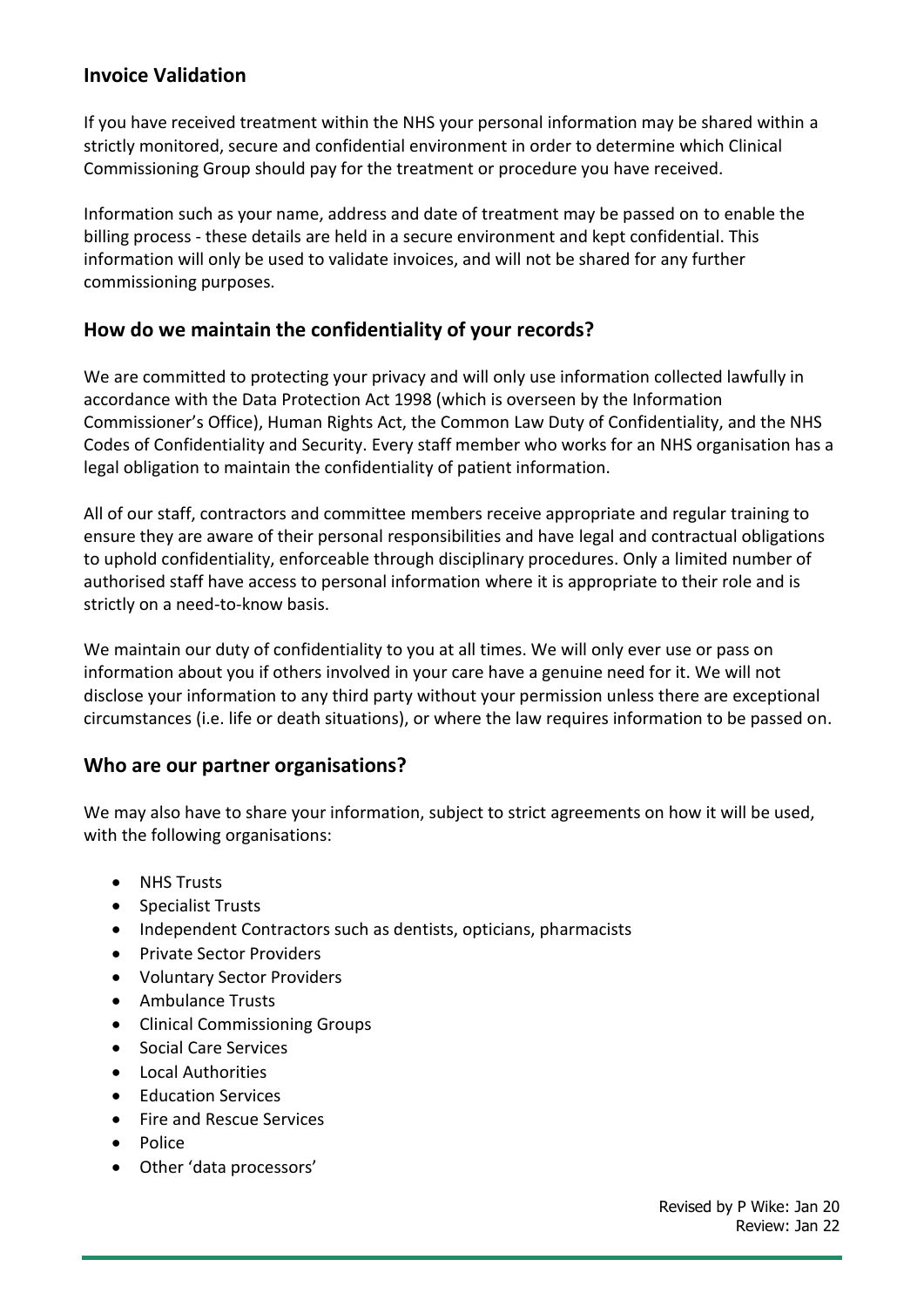## *Medicines Management*

The practice may conduct Medicines Management Reviews of medications prescribed to its patients. This service performs a review of prescribed medications to ensure patients receive the most appropriate, up to date and cost effective treatments. This service may be provided directly by the practice or by members of Sheffield CCG Medicines Management Team or Primary Care Sheffield Medicines Management Team.

### **Access to personal information**

You have a right under the **Data Protection Act 1998** to access/view information the practice holds about you, and to have it amended or removed should it be inaccurate. This is known as 'the right of subject access'. If we do hold information about you we will:

- give you a description of it
- tell you why we are holding it
- tell you who it could be disclosed to
- let you have a copy of the information in an intelligible form

If you would like to make a 'subject access request', please contact the practice manager in writing. There may be a charge for this service. Any changes to this notice will be published on our website and on the practice notice board.

The practice is registered as a data controller under the Data Protection Act 1998. The registration number is **Z7282524** and can be viewed online in the public register at<http://www.ico.gov.uk/>

#### **Change of Details**

It is important that you tell the person treating you if any of your details such as your name or address have changed or if any of your details such as date of birth is incorrect in order for this to be amended. You have a responsibility to inform us of any changes so our records are accurate and up to date for you.

#### **Notification**

The Data Protection Act 1998 requires organisations to register a notification with the Information Commissioner to describe the purposes for which they process personal and sensitive information. This information is publicly available on the Information Commissioners Office website www.ico.org.uk. The practice is registered with the Information Commissioners Office (ICO).

#### **Who is the Data Controller?**

The Data Controller, responsible for keeping your information secure and confidential and ensuring Dovercourt Surgery is compliant with GDPR is **Paul Wike, Business Manager. Primary Care Development Centre** is providing the role of Data Protection Officer for the Practice. Any changes to this notice will be published on our website and displayed in prominent notices in the surgery.